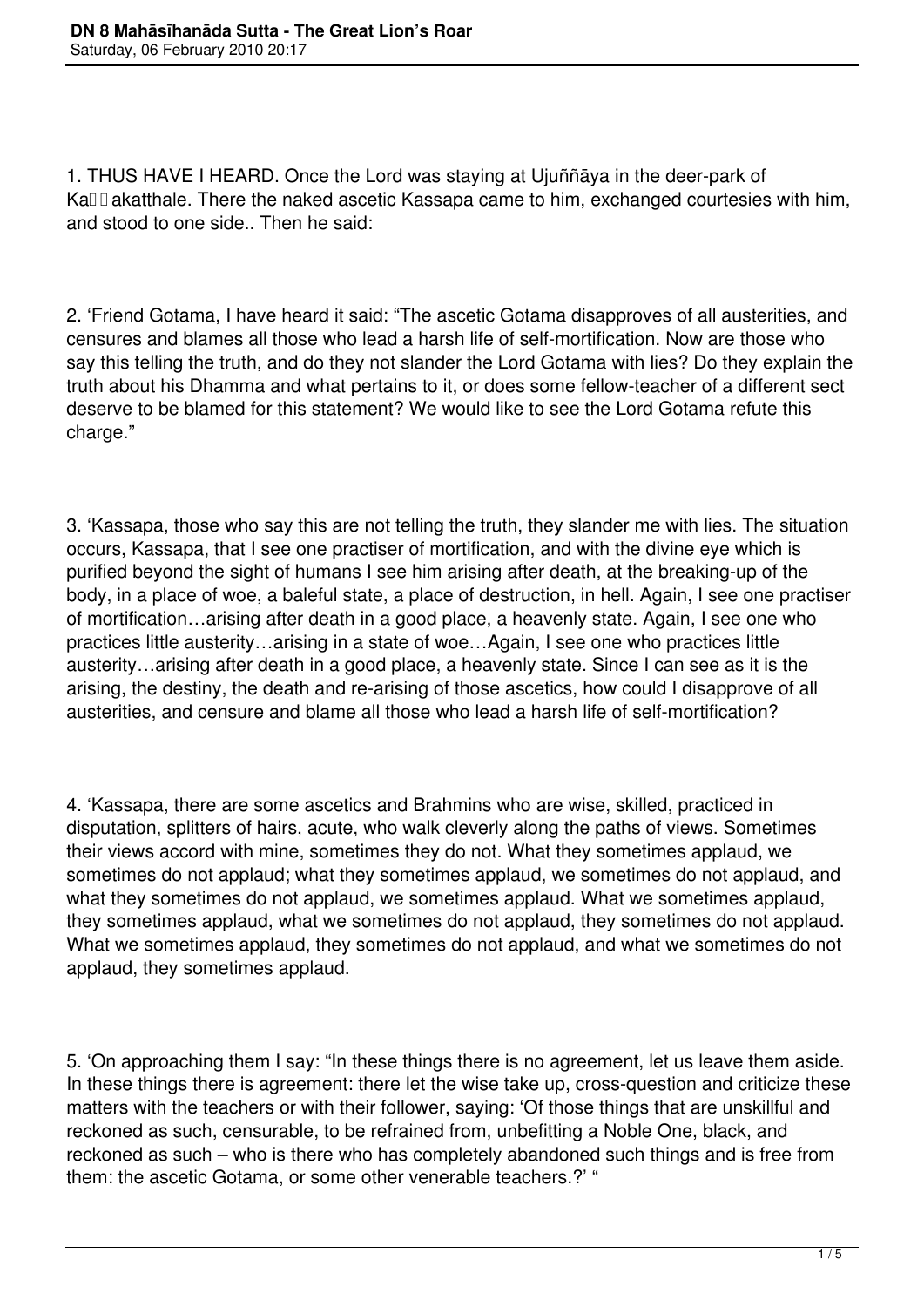6. 'it may be that the wise…say: "Of those things that are unskilled…the ascetic Gotama has completely freed himself, but the other reverend teachers only in part." In this case the wise give us the greatest share of praise.

7. 'Or the wise may say: "Of those things that are skilled and reckoned as such, blameless, to be practiced, fitting for a Noble One, bright and reckoned as such, who is there who has completely mastered them – the ascetic Gotama, or some other reverend teachers?"

8. 'Or the wise may say: "Of these things…the ascetic Gotama has completely mastered them but the other reverend teachers only in part." In this case the wise give us the greatest share of praise.

9-12(As verses 5-8 but: 'the order of the ascetic Gotama's disciples, or that of the other reverend teachers.')

13. 'Kassapa, there is a path, there is a course of training, whereby one who has followed it will know and see for himself: "The ascetic Gotama speaks at the proper time, what is true, to the point – the Dhamma and the discipline." What is this path and this course of training? It is the Noble Eightfold Path, namely Right View, Right Thought; Right Speech, Right Action, Right Livelihood; Right Effort, Right Mindfulness, Right Concentration. This is the path whereby one may know and see for oneself: "The ascetic Gotama speaks at the proper time, what is true, to the point – the Dhamma and the discipline." '

14. At this, Kassapa said to the Lord: 'Gotama, these ascetic practices of certain practisers of self-mortification are considered proper to them: a naked ascetic uses no polite restraints, licks his hands, does not come or stand still when requested. He does not accept food offered or prepared for him, or an invitation to a meal. He does not accept food out of the pot or pan, nor on the threshold, among the firewood or the rice-pounders, nor where two people are eating, from a pregnant or nursing woman or from one living with a man, nor from gleanings, from where a dog is standing or where flies are swarming. He eats no fish or meat and drinks no rum or spirits or fermented rice-gruel. He is a one-house man or a one-piece man, a two-house man, a seven-piece man or a seven-house man. He exists on one, two or seven little offerings, eats only once a day, once in two days, once in seven days. He takes to eating rice only twice a month. These are considered proper practices. 'Or a man becomes a herb-eater, a millet-eater,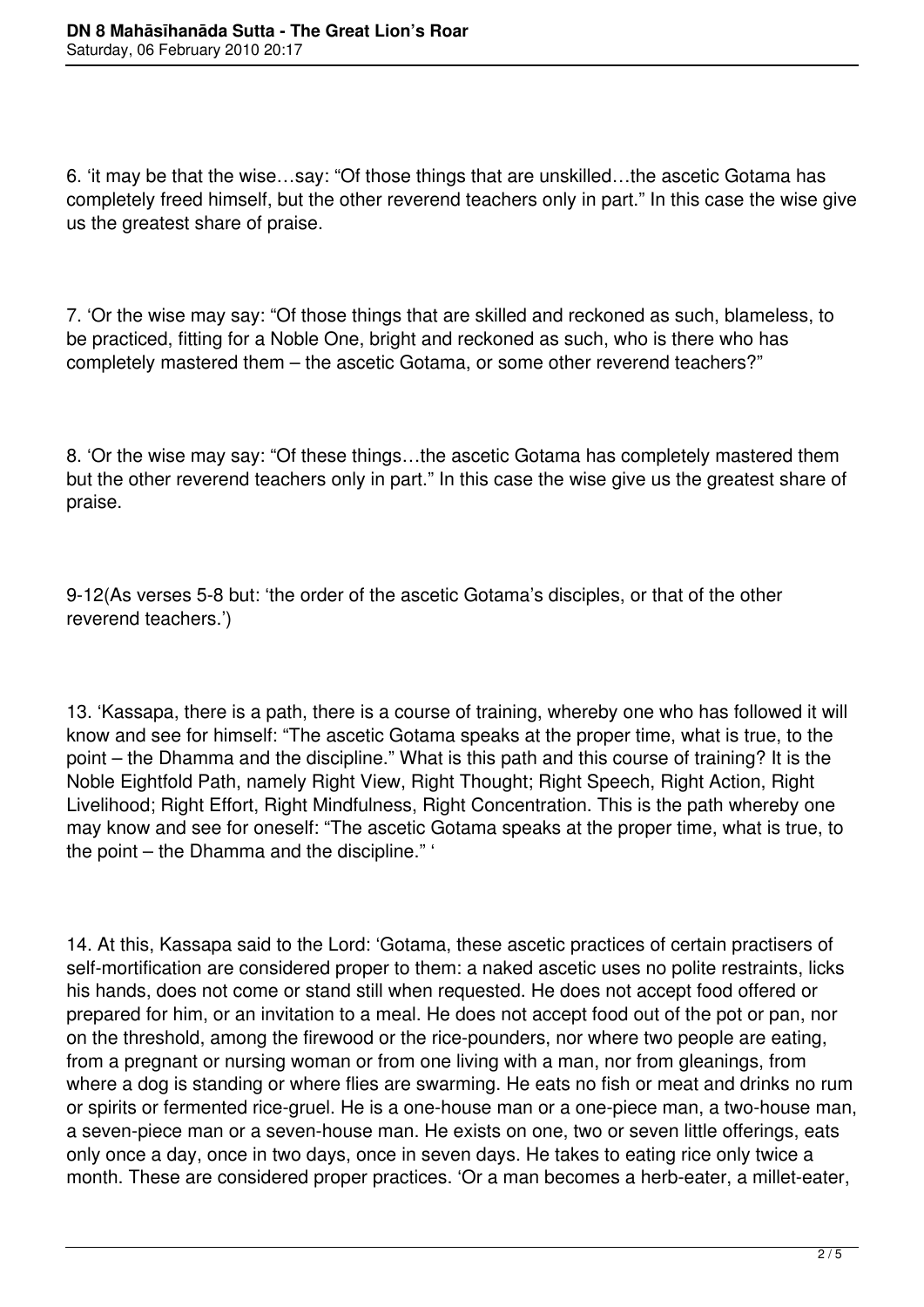a raw-rice-eater, a wild-rice-eater, an eater of water-plants, of rice-husk-powder, of rice-scum, of the flowers of oil-seeds, grass or cow-dung, of forest roots and fruits, eating windfalls. He wears coarse hemp or mixed materials, shrouds from corpses, rags from the dust-heap, garments of bark-fibre, antelope-skin, grass, bark, shavings, blankets of human hair or horse-hair, the wings of owls. He is a plucker-out of hair and beard, devoted to this practice; he is a covered-thorn man, making his bed on them, sleeping alone in a garment of wet mud, living in the open air, accepting whatever seat is offered, living on filth and addicted to the practice, one who drinks no water and is addicted to the practice, or he dwells intent on the practice of going to bathe three times before evening.'

15. 'Kassapa, a practiser of self-mortification may do all these things, but if his morality, his heart and his wisdom are not developed and brought to realization, then indeed he is still far from being an ascetic or a Brahmin. But, Kassapa, when a monk develops non-enmity, non-ill-will and a heart full of loving-kindness and, abandoning the corruptions, realizes and dwells in the uncorrupted deliverance of mind, the deliverance through wisdom, having realized it in this very life by his own insight, then, Kassapa, that monk is termed an ascetic and a Brahmin.'

16. At this Kassapa said to the Lord: 'Reverend Gotama, it is hard to be an ascetic, it is hard to be a Brahmin.' 'So they say in the world, Kassapa: "It is hard to be an ascetic, it is hard to be a Brahmin." If a naked ascetic were to do all these things…(as verse 14), and if this were the measure and practice of the difficulty, the great difficulty, of being an ascetic or Brahmin, it would not be right to say: "It is hard to be an ascetic, it is hard to be a Brahmin", because any house-holder or householder's son – even the slave-girl who draws water – could do this saying: "Well, I will go naked…" (as verse 14). But, Kassapa, because there is a very different kind of asceticism beside this, therefore it is right to say:"It is hard to be an ascetic, it is hard to be a Brahmin." But, Kassapa, when a monk develops non-enmity, non-ill-will and a heart full of loving kindness…(as verse 15), then that monk is called an ascetic and a Brahmin.'

17. At this Kassapa said to the Lord: 'Reverend Gotama, it is hard to understand an ascetic, it is hard to understand a Brahmin.' 'So they say in the world, Kassapa: "It is hard to understand an ascetic, it is hard to understand a Brahmin." If a naked ascetic were to do all these things, and if this were the measure and practice of the difficulty, the great difficulty, of understanding an ascetic or Brahmin, it would not be right to say that, because any householder…could understand it. But, Kassapa, because there is a very different kind of asceticism and Brahmanism beside this, it is right to say: "It is hard to understand an ascetic or a Brahmin." But, Kassapa, when a monk develops non-enmity, non-ill-will and a heart full of loving-kindness and, abandoning the corruptions, realizes and dwells in the uncorrupted deliverance of mind, the deliverance through wisdom, having realized it in this very life by his own insight, then, Kassapa, that monk is called an ascetic and a Brahmin.'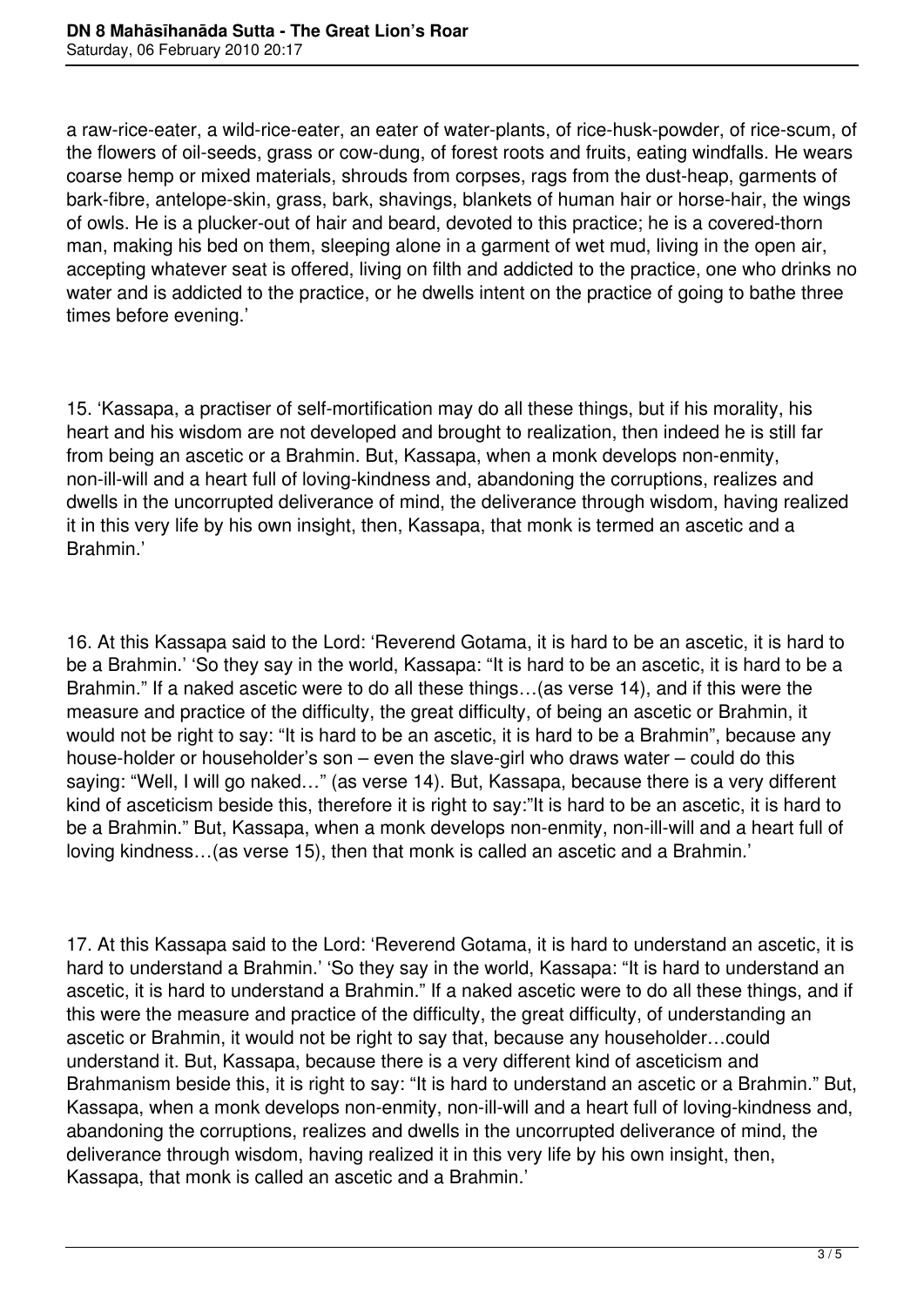18-20. Then Kassapa said to the Lord: 'Reverend Gotama, what then is the development of morality, of the heart, and of wisdom?' 'Kassapa, a Tathāgata arises in the world an Arahant, fully-enlightened Buddha, endowed with wisdom and conduct, Well-Farer, Knower of the worlds, incomparable Trainer of men to be tamed, Teacher of gods and humans, enlightened and blessed. He, having realized it by his own super-know-ledge, proclaims this world with its devas, māras and Brahmās, its princes and people. He preaches the Dhamma which is lovely in its beginning, lovely in its middle, lovely in its ending, in the spirit and in the letter, and displays the fully-perfected and purified holy life. A disciple goes forth and practices the moralities (Sutta 2, verses 41-63). That is the perfection of morality. He guards the sense-doors, etc. and attains the four jhānas (Sutta 2, verses 83-98). That is the perfection of wisdom. And, Kassapa, there is nothing further or more perfect than this perfection of morality, of the heart and of wisdom.

21. 'Kassapa, there are some ascetics and Brahmins who preach morality. They praise morality in various ways. But as regards the highest Ariyan morality, Kassapa, I do not see any who have surpassed me in this. I am supreme in this regard, in super-morality. There are some ascetics and Brahmins who preach self-mortification and scrupulous austerity, which they praise in various ways. But as regards the highest Ariyan self-mortification and austerity, Kassapa, I do not see any who have surpassed me in this. I am supreme in this regard, in super-austerity. There are some ascetics and Brahmins who preach wisdom. They praise wisdom in various ways. But as regards the highest Ariyan wisdom, Kassapa, I do not see any who have surpassed me in this. I am supreme in this regard, in super-wisdom. There are some ascetics and Brahmins who preach liberation. They praise liberation in various ways. But as regards the highest Ariyan liberation, Kassapa, I do not see any who have surpassed me in this. I am supreme in this regard, in super-liberation.

22. 'Kassapa, it may be that wanderers of other sects will say: "The ascetic Gotama roars his lion's roar, but only in empty places, not in company." They should be told that this is not true: "The ascetic Gotama roars his lion's roar, and he roars it in company." Or they may say: "The ascetic Gotama roars his lion's roar, and in company, but he does so without confidence." They should be told that this is not true: "The ascetic Gotama roars his lion's roar, in company and confidently." Or they may say: "The ascetic Gotama roars his lion's roar, and in company, and confidently, but they do not question him." They should be told that this is not true:"The ascetic Gotama roars his lion's roar…and they question him." Or they may say: "…and they question him, but he does not answer."…Or they may say:"…he answers, but he does not win them over with his answers."...Or they may say:"...but they don't find it pleasing."...Or they may say:"...but they are not satisfied with what they have heard."…Or they may say:"…but they don't behave as if they were satisfied."…or they may say:"…but they are not on the path of truth."…Or they may say:"…but they are not satisfied with the practice." They should be told that this is not true: "The ascetic Gotama roars his lion's roar, in company and confidently, they question him and he answers, he wins them over with his answers, they find it pleasing and are satisfied with what